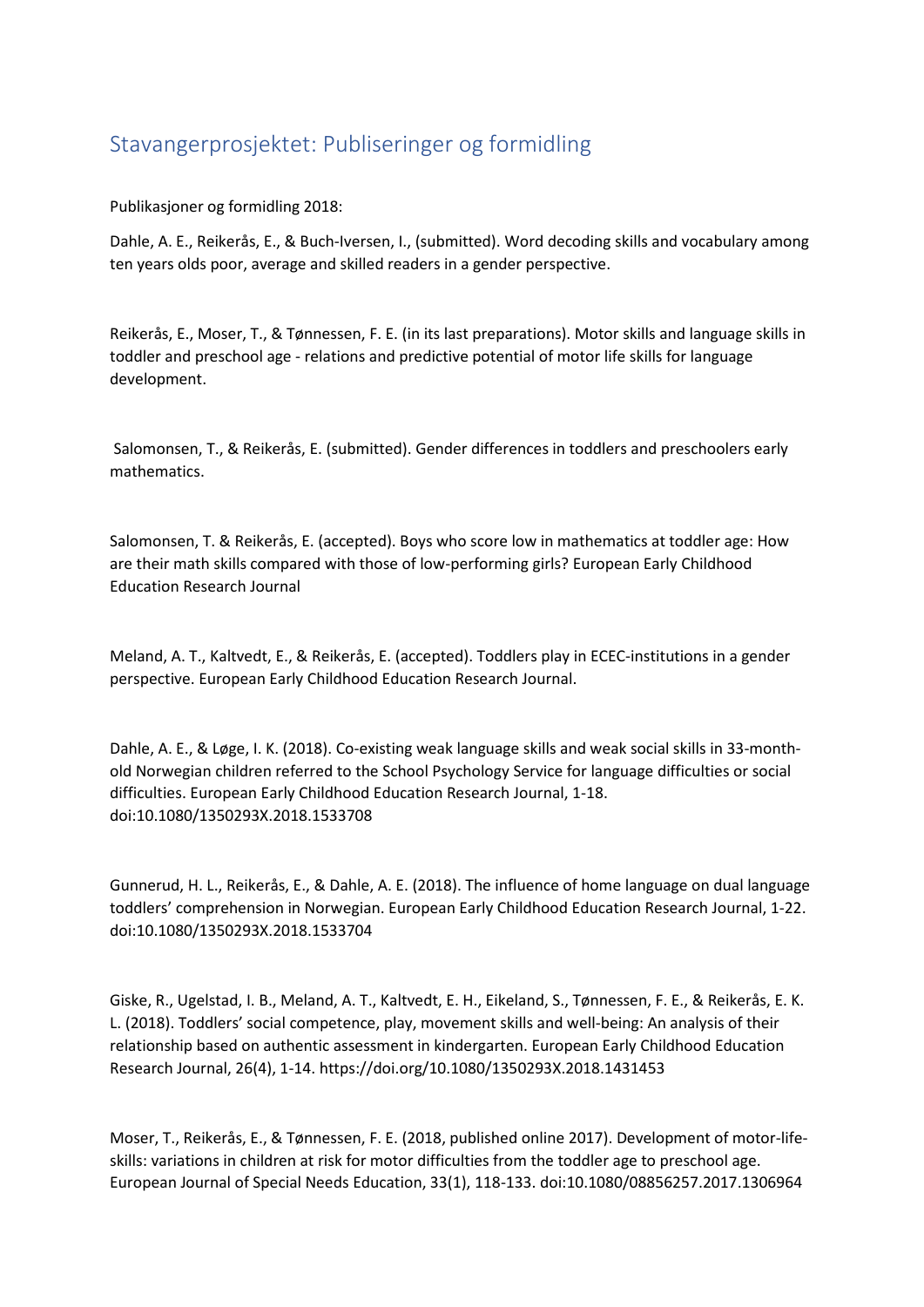Reikerås, E. K. L. (2018). Utviklingsspor av matematikk hos de yngste barnehagebarna [Track of development in mathematics among the youngest kindergarten children]. In V. Glaser, I. Størksen, & M. B. Drugli (Eds.), Utvikling, lek og læring i barnehagen. Forskning og praksis [Development, play and learning in kindergarten. Research and practice] (2.nd ed., pp. 447-460): Fagbokforlaget.

Stangeland, E.B., Lundetræ, K., & Reikerås, E. (2018). Gender differences in toddlers' language and participation in language activities in Norwegian ECEC institutions. European Early Childhood Education Research Journal, 26(3), 375-392. doi:10.1080/1350293X.2018.1463905

Reikerås, E. K. L., Moser, T., & Tønnessen, F. E. (2017, published online 2015). Mathematical skills and motor life skills in toddlers: do differences in mathematical skills reflect differences in motor skills? European Early Childhood Education Research Journal, 25(1), 72-88. doi:http://dx.doi.org10.1080/1350293X.2015.1062664

Reikerås, E. K. L., & Salomonsen, T. (2017). Weak mathematical skills at an early age: persistent or temporary? Children with weak mathematical skills and their development from toddlers to preschoolers. Early Child Development and Care, 1-13. doi:http://dx.doi.org10.1080/03004430.2017.1337753

Stangeland, E. B. (2017). The impact of language skills and social competence on play behaviour in toddlers. European Early Childhood Education Research Journal, 25(1), 106-121. doi:10.1080/1350293X.2016.1266224

Moser, T., & Reikerås, E. K. L. (2016, online 2014). Motor-life-skills of toddlers – a comparative study of Norwegian and British boys and girls applying the Early Years Movement Skills Checklist. European Early Childhood Education Research Journal, 24(1), 115-135. doi:http://dx.doi.org10.1080/1350293X.2014.895560

Reikerås, E. (2016). Central skills in toddlers' and pre-schoolers' mathematical development, observed in play and everyday activities in Norwegian kindergartens. NOMAD- Nordic Studies in Mathematics Education, 21(4).

Meland, A. T., Kaltvedt, E. H., & Reikerås, E. (2016, online 2015). Toddlers Master Everyday Activities in Kindergarten: A Gender Perspective. Early Childhood Education Journal, 44(4), 349-358. doi:10.1007/s10643-015-0718-1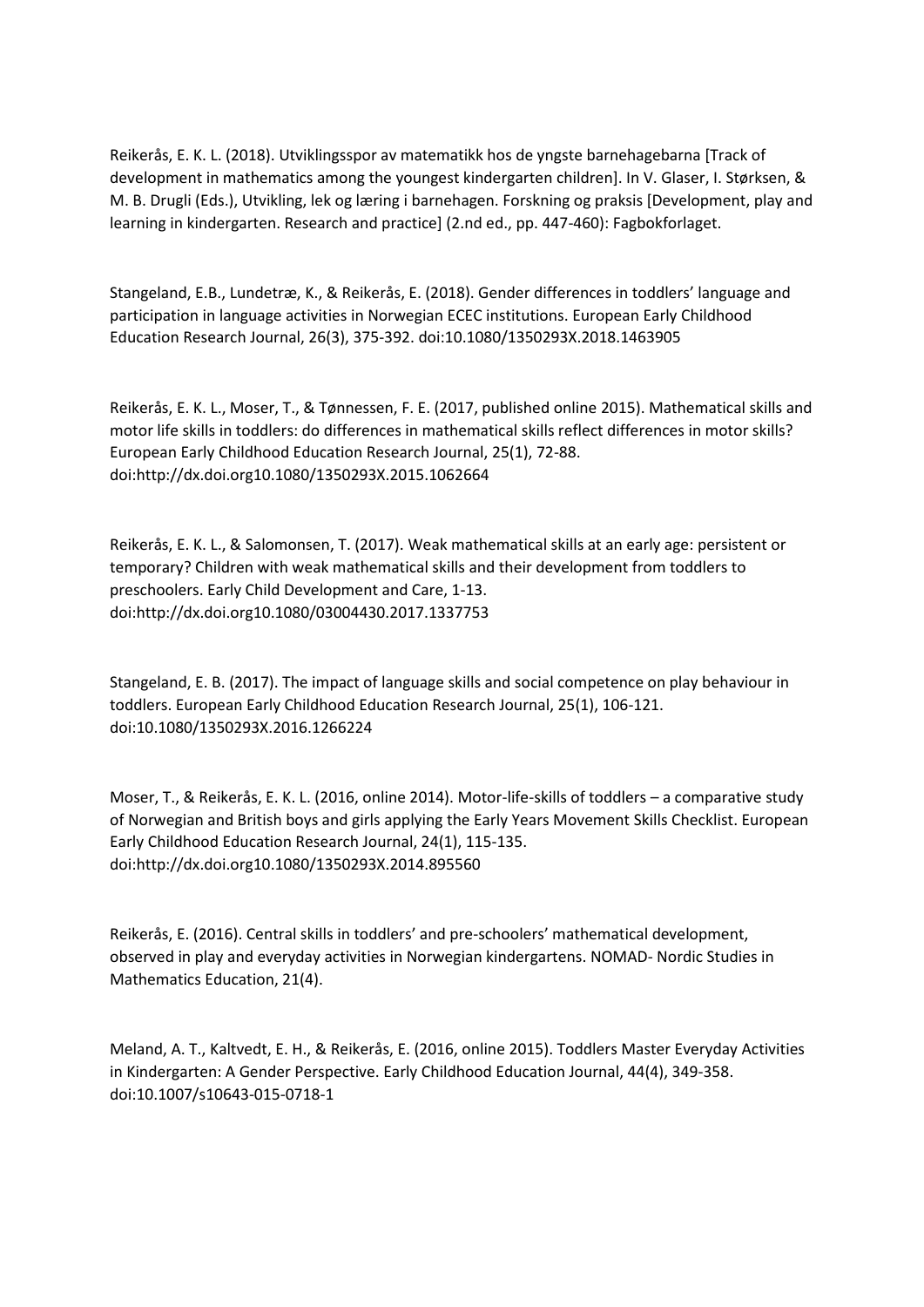Reikerås, E. (2014). Utviklingsspor av matematikk hos de yngste barnehagebarna. In V. Glaser, I. Størksen, & M. B. Drugli (Eds.), Utvikling, lek og læring i barnehagen. Forskning og praksis (pp. 441- 453): Fagbokforlaget.

Stangeland, E.B., Wagner, Å.K.H., & Reikerås, E., (2014). Enspråklige og flerspråklige barns språklige og sosiale fungering i barnehagen. In A. Skaftun., P.H. Uppstad, & A.J. Aasen (Eds.). Skriv! Les! 2. Artikler fra den andre nordiske konferansen om skriving, lesing og literacy (pp. 65-90): Fagbokforlaget.

Reikerås, E. (2013). Are weak mathematical skills in early age a sign of later difficulties in mathematics? What do we know and what are we seeking? In A.B. Fuglestad (Ed.) Special Needs Education in Mathematics New Trends, Problems and Possibilities (pp. 33-52): Portal forlag.

Reikerås, E., Løge, I., & Knivsberg, A.-M. (2012). The Mathematical Competencies of Toddlers Expressed in Their Play and Daily Life Activities in Norwegian Kindergartens. International Journal of Early Childhood, 44(1), 91-114. doi: 10.1007/s13158-011-0050-x

Publikasjoner og formidling 2017:

Vitenskapelige publikasjoner

Giske, R., Ugelstad, I. B., Meland, A. T., Kaltvedt, E. H., Eikeland, S., Tønnessen, F. E., & Reikerås, E. K. L. (in press). Toddlers' social competence, play, movement skills and well-being: An analysis of their relationship based on authentic assessment in kindergarten. European Early Childhood Education Research Journal.

Moser, T. Reikerås, E.K. & Tønnessen, F.E. (2017). Development of Motor-Life-Skills: Variations in Children at Risk for Motor Difficulties from the Toddler Age to Preschool Age. European Journal of Special Need Education. 1-16. doi:10.1080/08856257.2017.1306964

Reikerås, E.K., Moser, T. & Tønnessen, F.E. (2017, published online: 24 Jul 2015). Mathematical skills and motor life skills in toddlers: do differences in mathematical skills reflect differences in motor skills? European Early Childhood Education Research Journal, 25(1), 72-88. http://dx.doi.org/10.1080/1350293X.2015.1062664

Reikerås, E. K. L., & Salomonsen, T. (2017). Weak mathematical skills at an early age: persistent or temporary? Children with weak mathematical skills and their development from toddlers to preschoolers. Early Child Development and Care, 1-13. doi:http://dx.doi.org10.1080/03004430.2017.1337753

Stangeland, E. B. (2017). The impact of language skills and social competence on play behaviour in toddlers. European Early Childhood Education Research Journal, 25(1), 106-121. doi:10.1080/1350293X.2016.1266224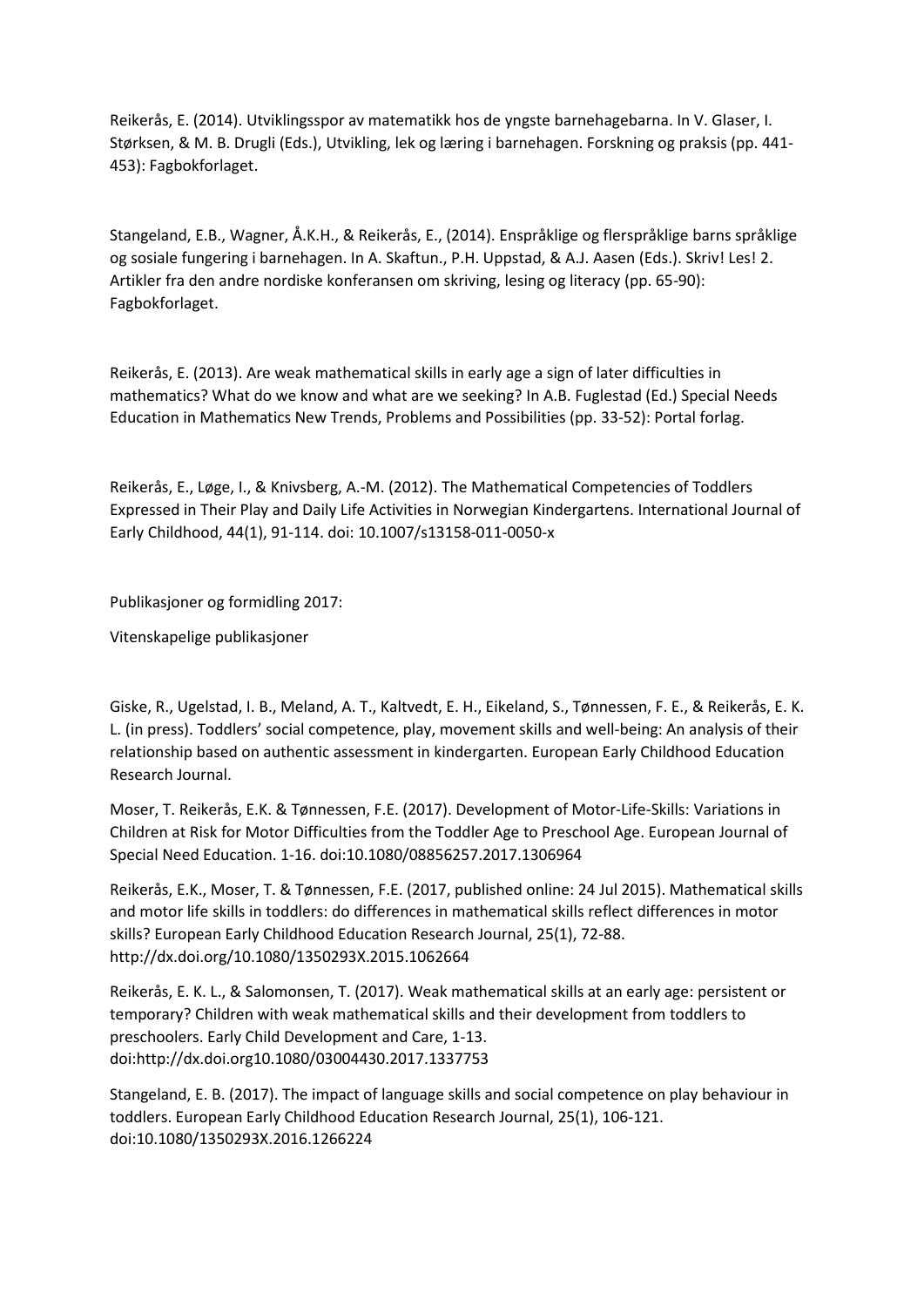Stangeland, E. B., Lundetræ, K., & Reikerås, E. (in press). Gender Differences in Toddlers Language: Language skills and participation in literacy activities observed in kindergarten. European Early Childhood Education Research Journal.

Publikasjoner og formidling 2016:

Artikler og bøker

Dalvang, T., Reikerås, E og Svingen, O. (2016). Anbefalinger for arbeid med barn og unge som presterer lavt i matematikk. Rapport utarbeidet for Utdanningsdirektoratet.

Klausen, T. G. and E. K. L. Reikerås (2016). Regnefaktaprøven, Lesesenteret.

Moser, T. and E. K. L. Reikerås (2016). "Motor-life-skills of toddlers – a comparative study of Norwegian and British boys and girls applying the Early Years Movement Skills Checklist." European Early Childhood Education Research Journal 24(1): 115-135.

Reikerås, E. K. L. (2016). "Central skills in toddlers' and pre-schoolers' mathematical development, observed in play and everyday activities." Nordisk matematikkdidaktikk 21(4): 57-78.

Reikerås, E. K. L. (2016). Svag motorik hos små børn kan føre til svag matematisk udvikling. 0-14. 26: 92-93.

In Press: Stangeland, E. B. (2017). Impact of Language Skills and Social Competence on Play Behavior in Toddlers. European Early Childhood Education Research Journal

Bidrag på konferanser og seminarer

Meland, A. T. and E. H. Kaltvedt (2016). Det lærende barnet. Makan finnes ikke i hele verden! Ringer i Vann. Alt henger sammen med alt. Oslo.

Meland, A. T. and E. H. Kaltvedt (2016). Småbarns mestring av barnehagens hverdagsaktiviteter i et kjønnsperspektiv. Dialogmøte - HUM konferanse.

Meland, A. T. and E. H. Kaltvedt (2016). Småbarns mestring i et kjønnsperspektiv. Praksislærerdag

Moser, T. (2016) Körper und Bewegung im Kindergarten – neuere Forschungsergebnisse aus Skandinavien, Hovedforedrag, 10. Osnabrücker Kongress Bewegte Kindheit, Osnabrück, Tyskland, 13.-5.3.2016

Moser, T. (2016) Barns kroppslighet og barnehagens dannelsesoppdrag, Plenuminnlegg, Sammen for barnet - Barnehagekonferanse om barns fysiske og psykososiale utvikling (Læringsmiljøsenteret UiS og Nasjonalt Senter for mat, helse og fysisk aktivitet), Gardermoen, 25.5.2016.

Reikerås, E. K. L. (2016). Stavangerprosjektet- Det lærende barnet. Temahalvtime for Oppvekststyret i Stavanger kommune.

Reikerås, E. K. L. and T. Hoel (2016). Barnehagerelevant forskning på Lesesenteret. Seminar i forbindelse med søknad om barnehagesenter.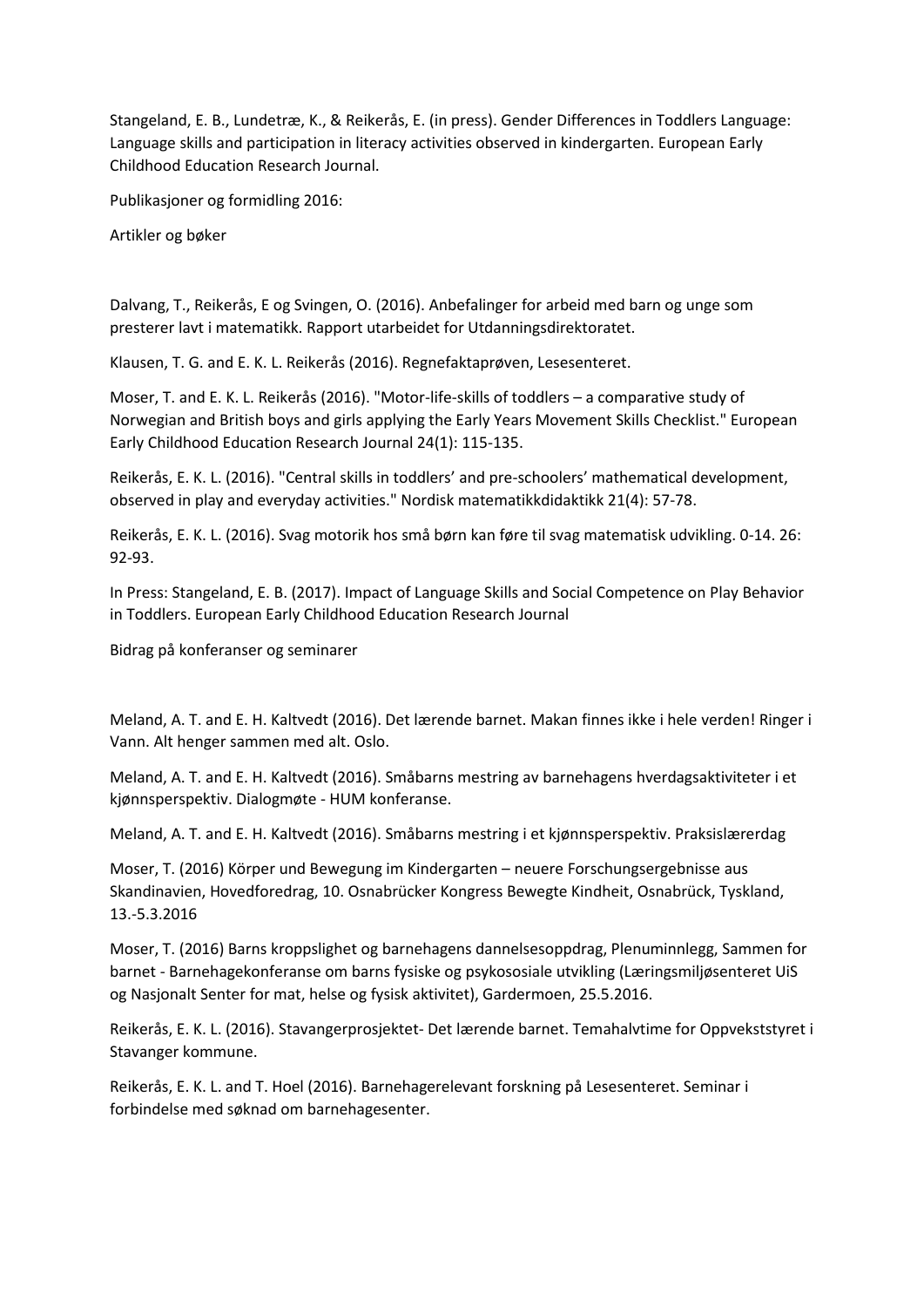Reikerås, E. K. L. and T. Moser (2016). Weak motor-life-skills and relations to mathematical development in early age. Sig 5 - EARLI (European Association for Research on Learning and Instruction) conference. Porto.

Stangeland, E. B. (2016) Longitudinelle studier i Norge. Språk, lek og sosial kompetanse hos de yngste barna i barnehagen. Presentasjon på seminar, Universitetet i Stavanger, 02.11.2016.

Stangeland, E.B. (2016) Flerspråklige toddlere i barnehagen. Plenumsforedrag, Toddler-konferansen 2016, Kanvas. Oslo, 16.03.2016.

Kurs

Gjestsen, Åse Kathrine. Forståelse og bruk av Staveprøven. Kurs i Staveprøven for lærere på 4 trinn. 01.03.16, UiS

Klausen, Tove Grønning. Lesesenterets regnefaktaprøve. Kurs for 4. trinnslærere med elever i Stavangerprosjektet. 23.02.16, UiS

Publikasjoner og formidling 2015:

Vitenskapelige publikasjoner

Bergem, O. K., et al. (2015). REALFAG. Relevante-Engasjerende-Attraktive-Lærerike. Rapport fra ekspertgruppa for realfagene, Kunnskapsdepartementet.

Broekhuizen, M., et al. (2015). CARE-Curriculum Quality Analysis and Impact Review of European ECEC. Deliverable 6.2: Stakeholders Study. Values, beliefs and concerns of parents, staff and policy representatives regarding ECEC services in nine European countries. First report on parents, Utrecht University

Meland, A. T., Kaltvedt, E., Reikerås, E.L. (2015). "Toddlers Master Everyday Activities in Kindergarten: A Gender Perspective." Early Childhood Education Journal.

Reikerås, E., Moser, T., Tønnessen, F. E. (2015). "Mathematical skills and motor life skills in toddlers: do differences in mathematical skills reflect differences in motor skills?" European Early Childhood Education Research Journal.

Reikerås, E. (2015). Authentic assessment. PAN European networks science and technology: (17), 173-175.

Reikerås, E. (antatt) Tracks of mathematical development in toddlers and pre-schoolers play and everyday activities in a Norwegian kindergarten context. NOMAD, Nordic Studies in Mathematics Education

Salomonsen, T. & Reikerås, E. (antatt) Leke og lære matematikk. Frilek – voksenstyrt eller midt i mellom? NOMAD, Nordic Studies in Mathematics Education

Stangeland, E. B. (antatt), Impact of Language Skills and Social Competence on Play Behaviour in Toddlers

Andre publikasjoner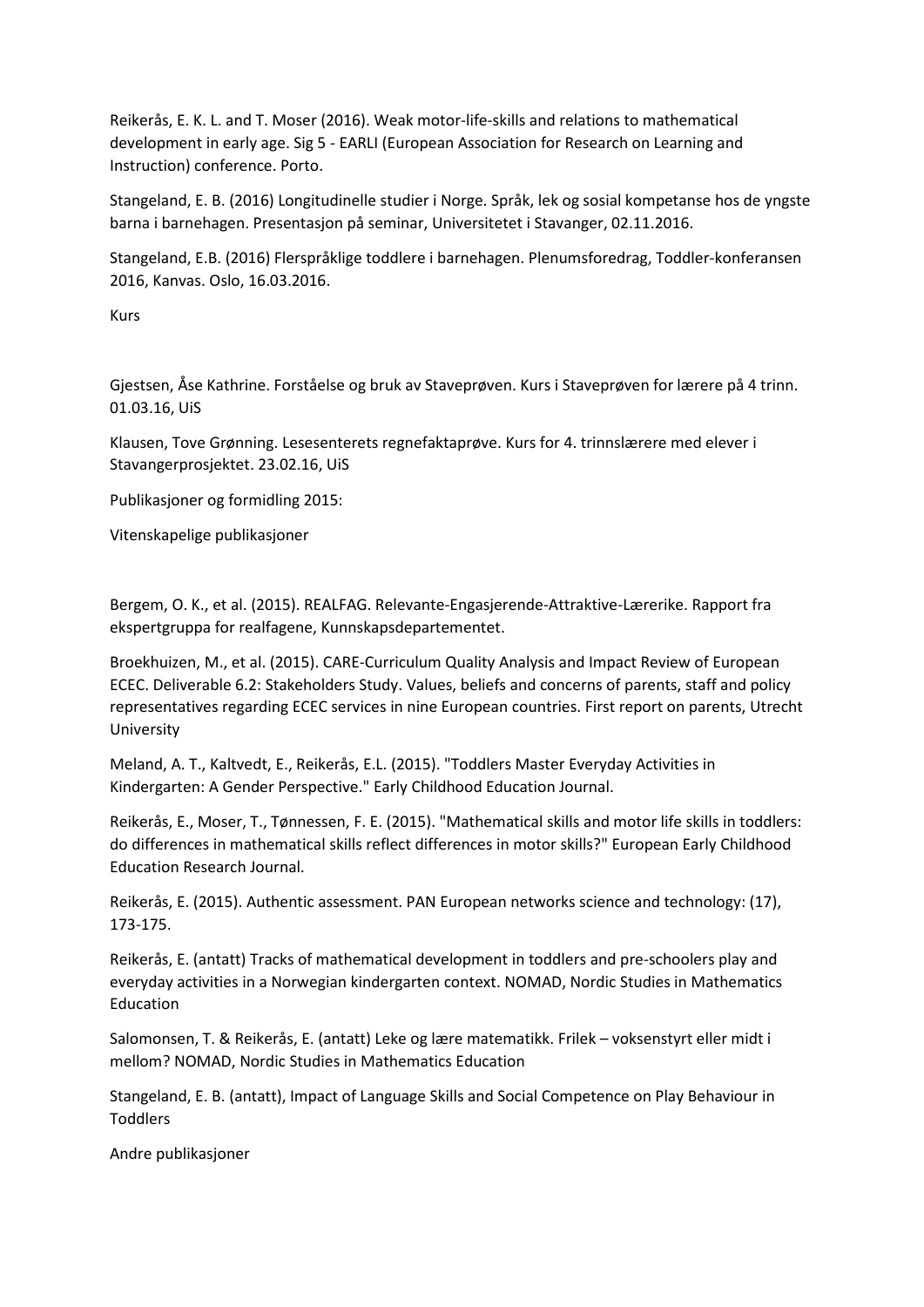Gundersen, H. W.(2015). Norsk brukermanual Early Years Movement Skills Checklist (EYMSC), Info vest forlag.

Løge I. K. et.al. (2015). ALLE MED Håndbok, Info vest forlag

Masteroppgaver

Linda Refvik, (2015). Språk og vennskap - om sammenhengen mellom språklig kompetanse og mestring av vennskap hos små barn.

Johanne Hovig (2015) «Det var en glimrende feil!» - implikasjoner fra feilmønstre i oppstilte og uoppstilte regneoppgaver fra Kartleggingsprøven i regning for 2. trinn.

Elly Halsne (2015) Kartlegging av språk i tidlig alder.

Lene Aven (2015) Svake stavere på 2.trinn: mestringsområder, utfordringer og pedagogiske tiltak.

Bidrag på konferanser og seminarer

Gjestsen, Å. K. and A. E. Dahle (2015). Stavestrategier hos barn på 2. trinn som både har svak ordavkoding og svak staveferdighet. Nordisk konferanse Skriv! Les! 18.5. – 20.5.2015.

Gunnerud, H.(2015). Hjemmespråkets betydning for flerspråklige barns utvikling av språkforståelse på norsk. Nordisk konferanse Skriv! Les! 18.5. – 20.5.2015.

Helgevold, L. and A. E. Dahle (2015). Erfaring ved implementering av observasjons- og veiledningsmateriellet Leselos. Nordisk konferanse Skriv! Les! 18.5. – 20.5.2015.

Moser, T. (2015) "Relations between motor and language skills at age 2:9 and 4:9. Findings based on authentic assessment Kindergartens from the Stavanger Project", paper presentet in collaboration beteen Thomas Moser (presenter) in collaboration with Elin Reikerås & F.E. Tønnessen; at 25th EECERA annual conference, Barcelona, Spain 7th-10th September 2015.

Moser,T. (2015)"Forskning om barnehager og barnehagelærerutdanning – hva forskes detpå?" Innlegg for ph.d. stipendiater, selvorganisert pre-konferanse-seminar (organisert av HBV stipendiatene Hilde D. Hogsnes og Sigrun Slettner) i forbindelse med den 25th European Early Childhood Education Research Education (EECERA) conference 7th - 10th September 2015, ved Universitat Autònoma de Barcelona (UAB).

Reikerås, E. (2015). Tracks of Mathematical Development in Kindergarten. Toddlers mathematical competences observed in play and daily life. Konferanse Gøteborg 16.04.2015

Reikerås, E. (2015). Kunnskapsdepartementets realfagssatsing i Stavangerbarnehagene. Kontaktmøte for kommunale og private barnehager.

Reikerås, E. (2015). Stavangerprosjektet-Det lærende barnet: Et ekte samarbeidsprosjekt. Forskning og innovasjon i kommunesektoren. 26.02.2015

Reikerås, E. (2015). Stavangerprosjektet - Det lærende barnet, barnehagedelen. Seminar om barnehageforskning i forskningsavdelingen Utdanningsdirektoratet. Oslo. 3.12.2015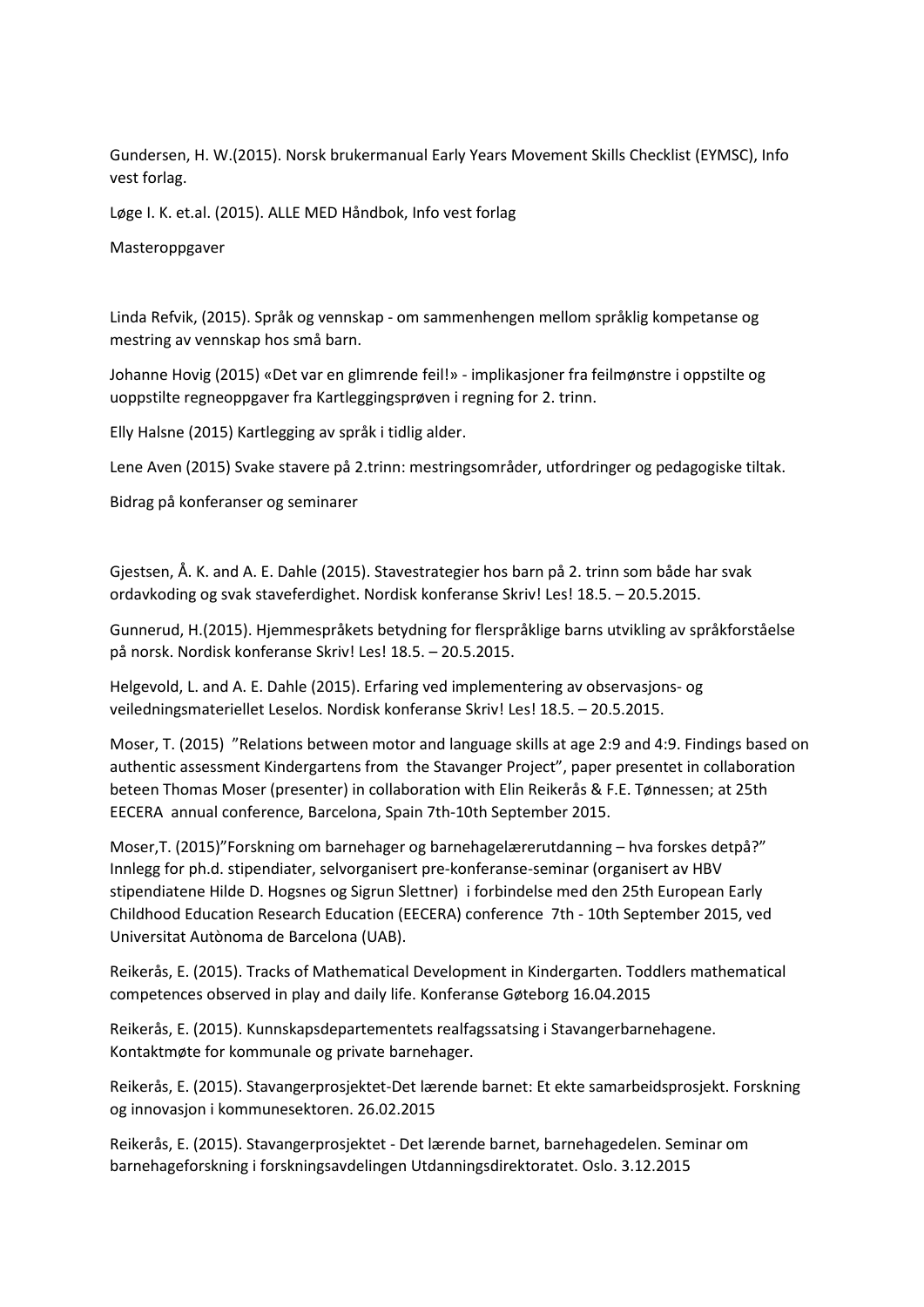Forskningsseminar for samarbeidspartnere i Stavanger 4. november 2015

Aven, L. and A. E. Dahle (2015). Hva mestrer de svakeste staverne? Staveferdigheter og stavefeil blant 2. trinnselever med svake staveresultater.

Dahle, A. E. and I. K. Løge (2015). Barn som henvises til PPT i barnehagealder- Hvordan var deres språklige og sosiale kompetanse ved 2 år og 9 måneder?

Gjestsen, Å. K. and A. E. Dahle (2015). Stavestrategier hos barn på 2. trinn som både har svak ordavkoding og svak staveferdighet.

Halsne, E. and A. E. Dahle (2015). Kartlegging av språk i tidlig alder.

Reikerås, E. K. L. (2015). Forskningsfunn 2014-2015 i Stavangerprosjektet.

Stangeland, E. B, (2015). Sammenheng mellom språk og sosial fungering hos de yngste

barna i barnehagen.

Presentasjon av forskningsfunn for PPT og Fysio- og Ergoterapitjenesten i Stavanger 24.11.2015

Reikerås, E. K. L. (2015). Betydningen av årets forskningsresultater i Stavangerprosjektet for arbeidet I PPT-Fysio- og Ergoterapitjenesten.

Stangeland E.B. (2015). Språk, lek og sosial kompetanse

Dahle, A. E. og Løge I.K. (2015). Barn henvist til PPT i barnehagealder. Hvordan var deres språklige og sosiale kompetanse ved 2 år og 9 mnd.

Moser, T. (2015) "Sammenhenger mellom motorikk, språk og matematikk",

Gunnerud, H. (2015). Hjemmespråkets betydning for flerspråklige barns utvikling av språkforståelse på norsk.

Annen formidling

Jølbo, B.D. Kompetanseheving i barnehagen som følge av observasjon i barnehagen – i Stavangerprosjektet, Innlegg møte for alle styrere i Stavanger kommune 26.2.2015.

Moser, T. «God motorikk kobles til gode matteferdigheter hos små barn». (9.9.2015

Forskning.no http://forskning.no/barn-og-ungdom-pedagogiske-fag/2015/09/god- motorikk-koblestil- gode-matteferdigheter-hos-sma-barn

Stangeland, E. B. (2015). Språk, lek og sosial kompetanse hos de yngste barnehagebarna. 90% seminar 4.6.2015.

Kurs

Dahle, A. E. (2015). Bruk av obligatoriske kartleggingsprøver i lesing. Kurs for lærere på 1 og 2. trinn, Stavangerprosjektet. 5.03.15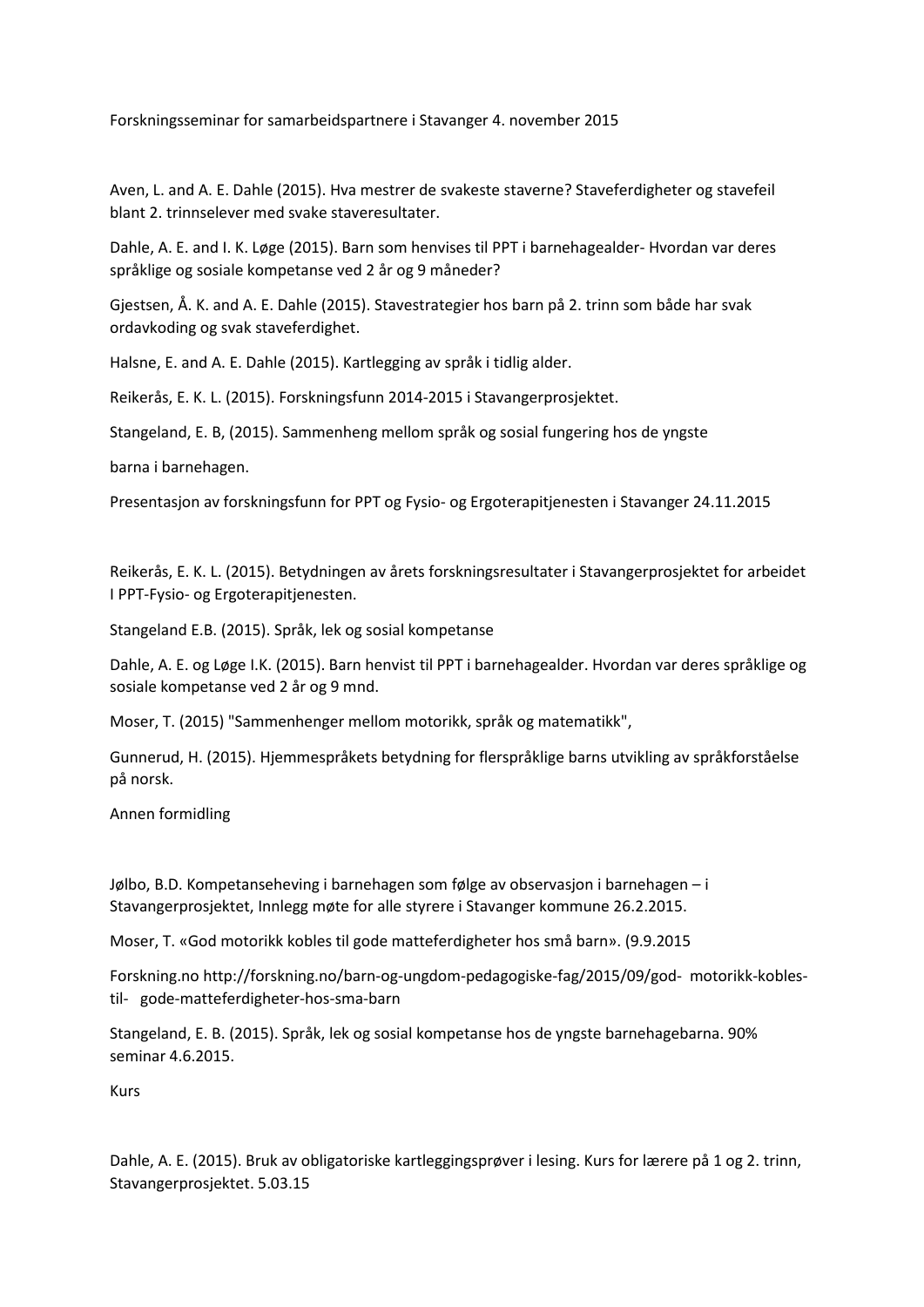Dahle, A. E. (2015). Kartlegging av lese- og regneferdighet. Kurs for lærere med elever i Stavangerprosjektet. 10.03.2015

Dahle, A. E. (2015). Obligatoriske kartleggingsprøver for 1., 2. og 3. trinn. Kurs for lærere i Oslo kommune. Utdanningsetaten i Oslo. 15.09.15.

Fauskanger, J. Regning som grunnleggende ferdighet i matematikk og andre fag. Kurs 3.trinnslærere, 27.10.2015.

Fauskanger, J. Bruk av obligatoriske kartleggingsprøver i regning. Kurs for lærere på 2.trinn, 10.2.2015.

Gjestsen, Å. K. and A. E. Dahle (2015). Kartlegging med nasjonale prøver i lesing og regning. Samling for lærere vedr. datainnsamling på 5. trinn, 20.08.15.

Klausen T. G., Standardisering av Regnefaktaprøven, kurs 4. trinnslærere 02.02.2015.

Papatzakos, H. Lesestimulering, hvorfor og hvordan, Kurs for 3.trinnslærere, 20.10.2015.

Skaathun, A. Forståelse og bruk av staveprøven, kurs 4.trinnslærere 10.02.2015.

Publikasjoner og formidling 2014:

Vitenskapelige publikasjoner

Meland A.T, Kaltvedt E H, & Reikerås, E (2015) Toddlers Master Everyday Activities in Kindergarten: A Gender Perspective, Early Childhood Education Journal http://link.springer.com/article/10.1007/s10643-015-0718-1/fulltext.html

Reikerås E, Moser T & Tønnessen F.E Mathematical skills and motor life skills in toddlers: do differences i mathematical skills reflect different in motor skills European Early Childhood Education Research Journal

Bergem, O. K., Goodchild, S., Henriksen, E. K., Kolstø, S. D., Nortvedt, G. A., & Reikerås, E. (2014). REALFAG Relevante – engasjerende- attraktive- lærerike. Rapport fra ekspertgruppen for realfagene. Kunnskapsdepartementet, Oslo (101sider).

Dahle, A.E. (2014) Dysleksi og svake regneferdigheter, Dysleksiforbundet (in press).

Halsan, A, Reikerås, E., & Moser, T. (2014). Jenter har bedre motorikk enn gutter. forskning.no http://forskning.no/barn-og-ungdom-skole-og-utdanning/2014/06/jenter-har-bedre-motorikk-enngutter. 21.06.2014.

Halsan, A, Reikerås, E.,& Moser, T.(2014). Girls have better motor skills than boys do. Science Nordic, 8th of September 2014, http://sciencenordic.com/girls-have-better-motor-skills-boys-do.

Meland, A. T., Kaltvedt, E., & Reikerås, E. (submitted). Toddler's ability to cope with everyday activities in the kindergarten – in a gender perspective.

Moser, T. & Reikerås, E., (2014). Motor-Life-Skills of Toddlers – a comparative Study of Norwegian and English Boys and Girls applying The Early Years Movement Skills Checklist (EYMSC). European Early Childhood Education Research Journal, 24(1).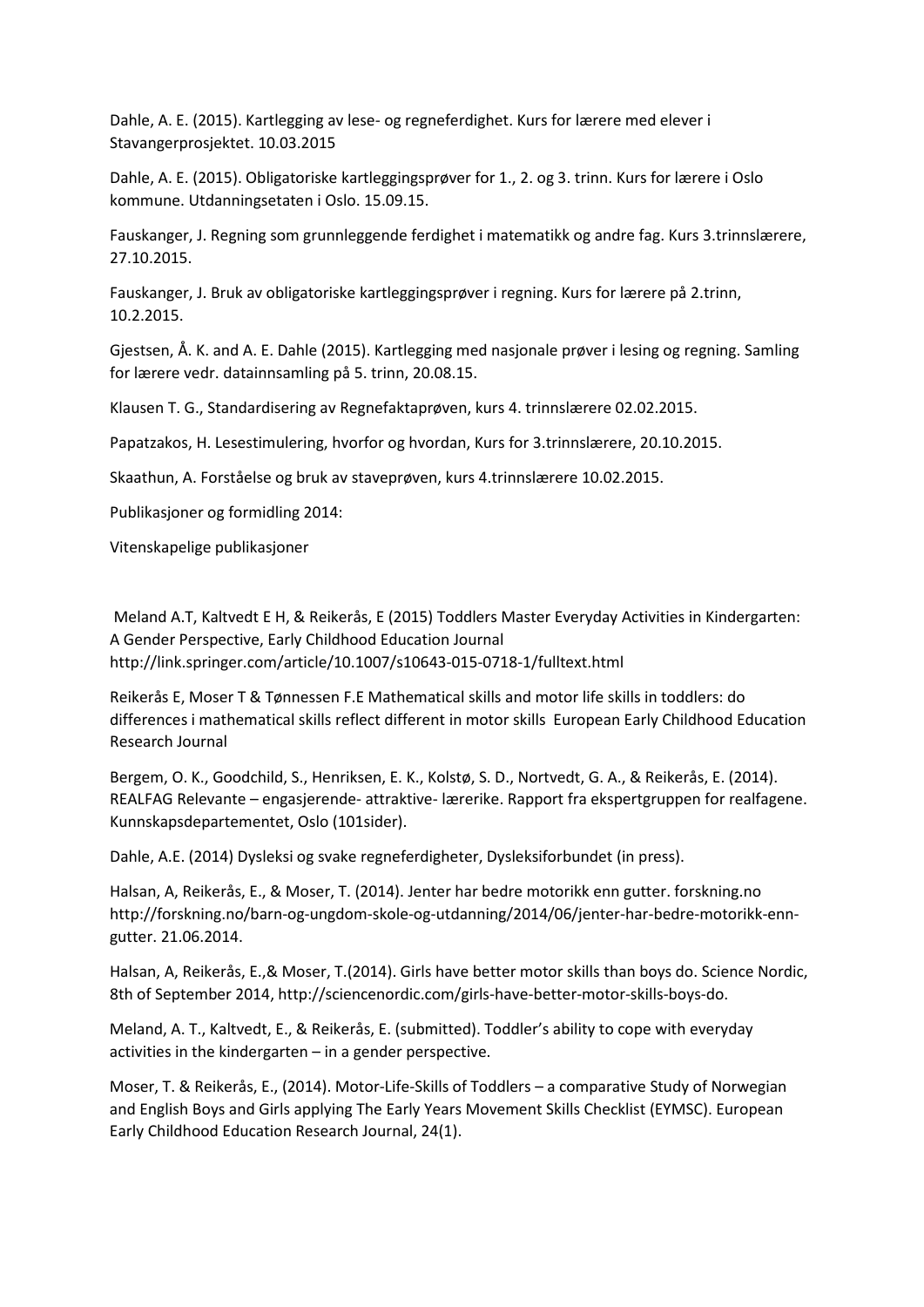Moser, T. & Storli, R. (2014). Fysisk og motorisk utvikling. In V. Glaser, I. Størksen & M. B. Drugli (reds.), Utviklingspsykologi i barnehagen. En forsknings- og praksisnær fremstilling (Kapittel 5; s. 100- 126). Trondheim: Akademika.

Nielsen, T.K., Sommersel, H.B., Tiftikci, N., Vestergaard, S., Larsen, M.S., Ellegaard, T., Kampmann, J., Moser, T., Persson, S. & Ploug, N., (2014). Forskningskortlægning og forskervurdering af skandinavisk forskning i året 2012 i institutioner for de 0-6-årige. Clearinghouse Forskningsserien, 2014:19. København: Dansk Clearinghouse for Uddannelsesforskning, Aarhus Universitet.

Räsänen, P., Träff, U., Reikerås, E., Engstrøm, A., Òskarsdòttir, E., Dalvang,T., Daland, E., Kristinsdòttir, J, (Under revisjon) Special needs education in mathematics: The case of Nordic countries. An article to the special issue on "Diagnostics and interventions in mathematics difficulties around the world.Psychology & Neuroscience.

Reikerås, E. og Engen, L. (2014) Tilpassing for skriftspråklig læring – om hvorfor og hvordan barns lese-, skrive- og regneferdigheter kan kartlegges? In Traavik, H. og Frislid, M. (reds.) Lese, Skrive, Regne. Pedagogikk og fagdidaktikk for begynneropplæringen. Universitetsforlaget, Oslo. (kap. 14 s  $273 - 292$ ).

Reikerås, E., (2014) Utviklingsspor av matematikk hos de yngste barnehagebarna. In Drugli,B.; Størksen, I og Glaser,V (reds). Utviklingspsykologi, Akademika forlag. Oslo. (kap. 25, s 440 – 452).

Reikerås, E., Moser, T & Tønnessen F. E. (submitted). Do differences in toddler's mathematical skills reflect differences in motor skills?

Stangeland, E. B. (submitted). Impact of Language Skills and Social Competence on Play Behavior in Toddlers.

Stangeland, E. B.; Wagner, Å.K., & Reikerås, E., (2014) Flerspråklige og enspråklige barns språklig og sosial fungering i barnehagen. In Skaftun, A. Uppstad, P. H., & Aasen, A. J. (eds). Skriv! Les! 2, Artikler fra den andre nordiske konferansen om skriving, lesing og literacy. Fagbokforlaget Oslo, (s. 65- 90).

Stangeland, E., Lundetræ, K., & Reikerås, E. (submitted). Gender differences in toddler's Language.

Storli, R.,& Moser, T. (2014) Boltrelek og lekeslåssing i et utviklingsperspektiv. In: Utvikling, lek og læring i barnehagen. Forskning og praksis. Fagbokforlaget ISBN 9788232101603. (s. 127-140).

Bidrag på konferanser og seminarer

Dahle, A. E, & Løge, I.K, (2014) Children at Risk. Relation between language difficulties and social interaction difficulties. 24rd EECERA -Conference, Crete, 08.-10.09.2014

Dahle, A. E, Stavangerprosjektet i skolen, Forskningsseminar for samarbeidspartnere i Stavangerprosjektet, 05.11.2014.

Dahle, A. E. (2014)Barn med observerte risikofaktorer, Forskningsseminar for samarbeidspartnere i Stavangerprosjektet, 05.11.2014.

Jølbo, B. D. (2014) Change in competence and methods as a result of The Stavanger Project – The Learning Child, , 24rd EECERA-Conference, Crete, 08.-10.09.2014

Jølbo, B. D. (2014) Kompetanseheving og endring i barnehagene som følge av Stavangerprosjektet? Forskningsseminar for samarbeidspartnere i Stavangerprosjektet, 05.11.2014.